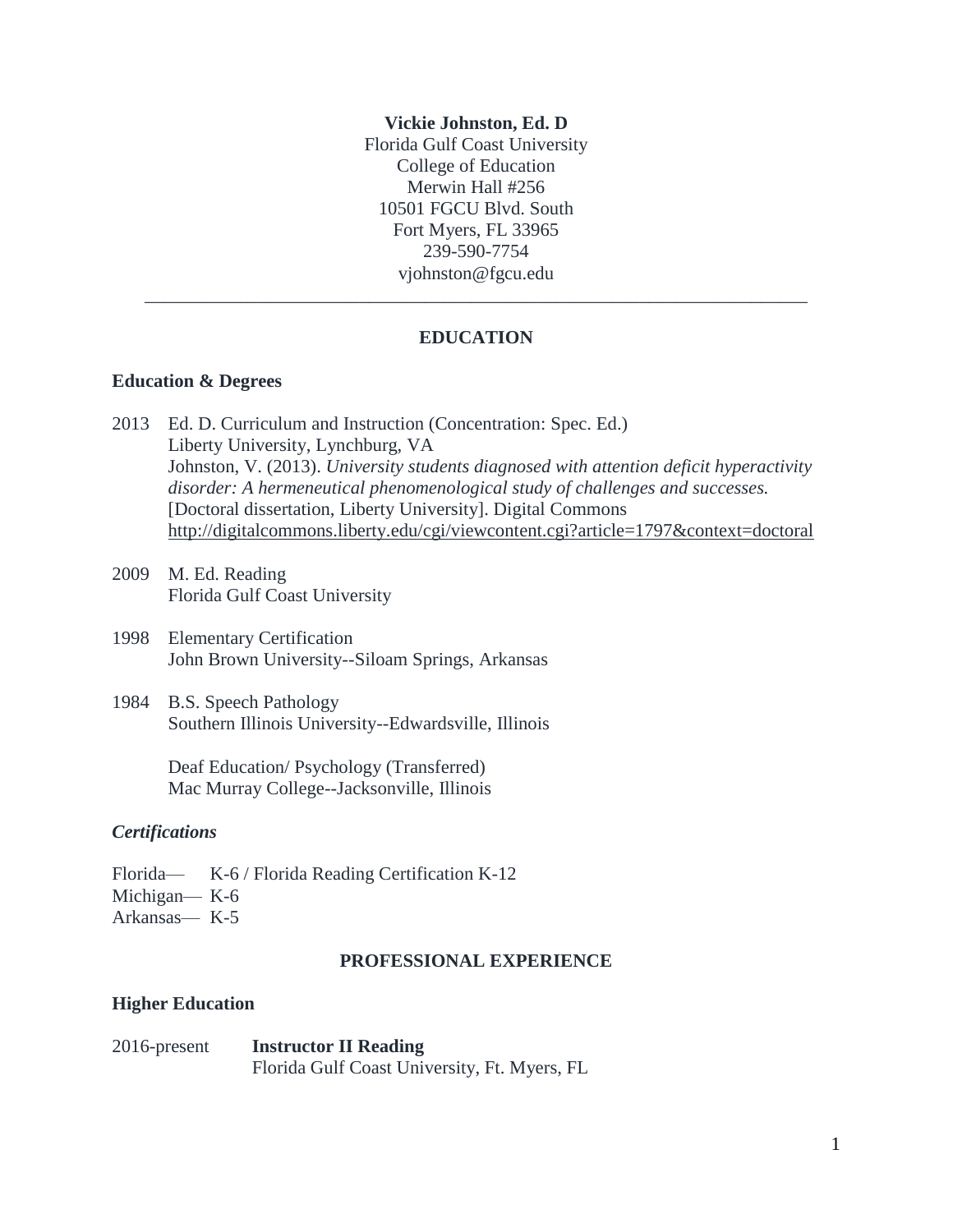| 2019-present | Early Literacy Learning Model ( <b>ELLM</b> ) Director<br>Florida Gulf Coast University, Ft. Myers, FL             |
|--------------|--------------------------------------------------------------------------------------------------------------------|
| 2016-2019    | <b>Program Coordinator, Curriculum, Instruction, &amp; Culture</b><br>Florida Gulf Coast University, Ft. Myers, FL |
| 2015-2016    | <b>Program Coordinator, Special Education</b><br>Florida Gulf Coast University, Ft. Myers, FL                      |
| 2011-2016    | <b>Instructor I Reading</b><br>Florida Gulf Coast University, Ft. Myers, FL                                        |
| 2009-2011    | <b>Instructor of Reading</b><br>Southwest Florida College, Ft. Myers, FL                                           |

## **K-12 Education**

# *Exceptional Student Education*

| 2007-2009 | Reading Specialist/3 <sup>rd</sup> & 4 <sup>th</sup> Grade Teacher—Special Needs |
|-----------|----------------------------------------------------------------------------------|
|           | Journey's Academy, Naples, Florida                                               |

# *Elementary Education*

| 2004-2006 | 3rd Grade Teacher<br>Vineyards Elementary, Naples, Florida                        |
|-----------|-----------------------------------------------------------------------------------|
| 2003-2004 | $2nd$ Grade Teacher<br>Vineyards Elementary, Naples, Florida                      |
| 1999-2003 | 4 <sup>th</sup> Grade Teacher<br>Oakland Christian School, Auburn Hills, Michigan |

# *Deaf Education*

| 1998-1999 | <b>Permanent Substitute / Deaf Ed</b><br>Spring Hill Middle School, Bentonville, Arkansas |
|-----------|-------------------------------------------------------------------------------------------|
| 1995-1999 | <b>Sign Language Teacher</b><br>Elm Tree Elementary, Bentonville, Arkansas                |
| 1986-1987 | <b>Interpreter for the Deaf</b><br>Sam Houston High School, Arlington, Texas              |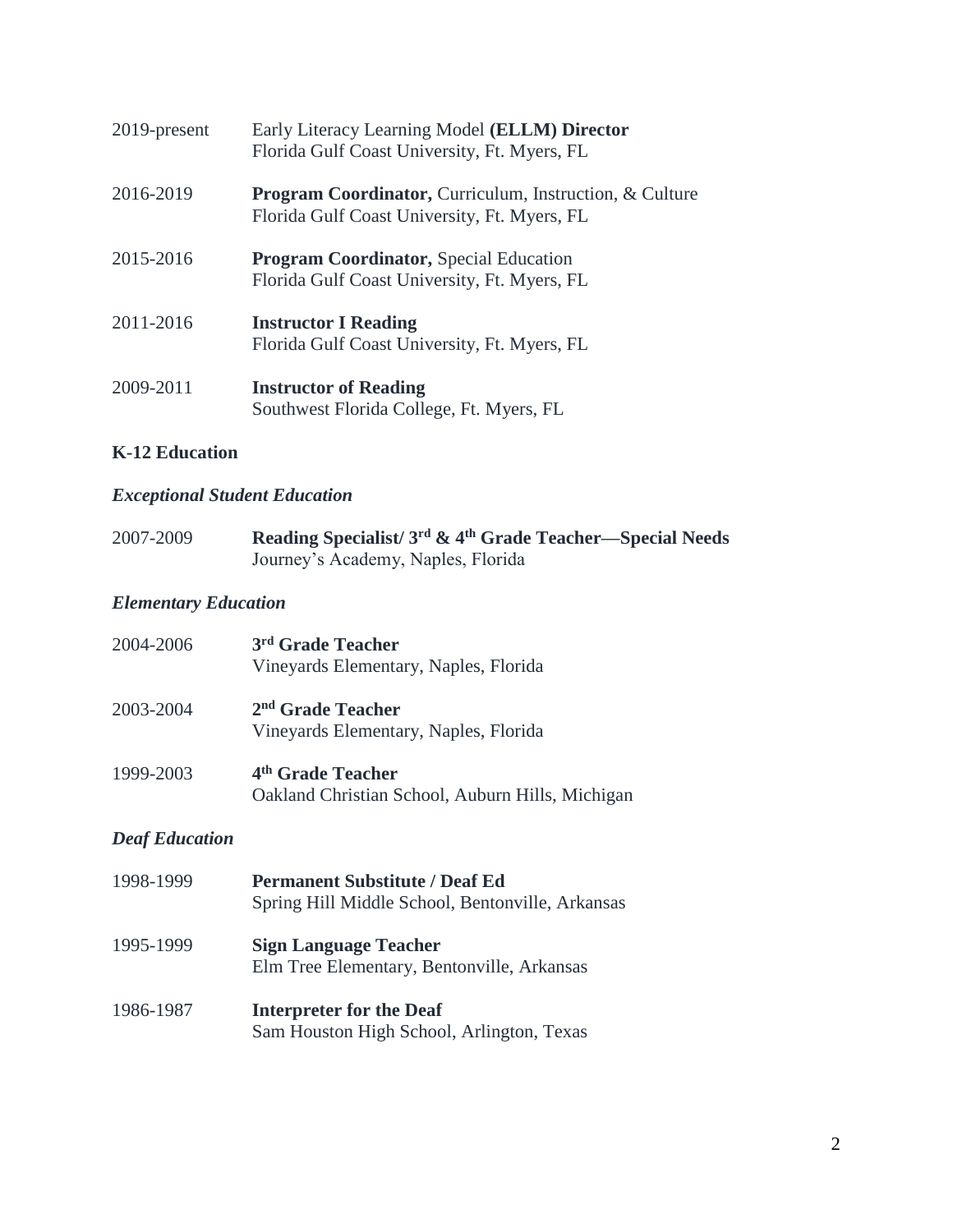## **TEACHING**

## **Florida Gulf Coast University (2011—Present)**

## *Graduate Courses*

EDF 5259 Classroom Mgt and Org: Development of instructional, organizational, and management knowledge and skills integrating components of classroom organization and school safety, professional ethics, and educational law necessary to create a positive learning environment. *Virtual*

EDG 6329 Reflective Practitioner: This course focuses on best practices to improve teaching and learning in the K-12 classroom. Candidates will participate in lesson studies, analysis of student work samples, and critiques of their own video-taped teaching. *Virtual & Hybrid*

EDG 6356 Inst Models and Strategies -Students analyze didactic and constructivist models and strategies and demonstrate the application of those supported by the current theory and research. *Virtual*

LAE 6325 Language Arts Methods 6-12: Review of contemporary approaches to instruction in literature, language and language development, oral and written composition, corrective and developmental reading, and study skills. All components will be considered in the context of adolescent learning characteristics. *Virtual & Hybrid*

LAE 6415 Literature and the Learner: Nature, scope, and uses of literature for instructional, informational, and recreational purposes and implications of current theory, significant research, and issues in literature study as they relate to the learner. *Virtual* 

RED 6116 Foundations of Reading Instruction: Approaches, materials, and procedures in K-12 reading instruction, with emphasis on pertinent current research. Undergraduate introductory course in reading required as a prerequisite. *Face-to-Face*

RED 6545 Vocabulary & Word Study: Advanced classroom reading methods to teach the fluent decoding of words and the construction meaning for students K-12. *Virtual & Hybrid*

## *Undergraduate Courses*

EDF 3251 Classroom Org & Management: Development of instructional, organizational, and management knowledge and skills integrating components of classroom organization and management, school safety, professional ethics, and educational law necessary to create a positive learning environment. *Virtual* 

EDG 3201 Professional Studies: An exploration of the fundamental elements of professional studies in teacher education including an introduction to the field of curriculum and instruction. Emphasis is social, cultural, historical, political, economic, legal and philosophical foundations of American education, schooling, and the profession of teaching. *Face-to-Face*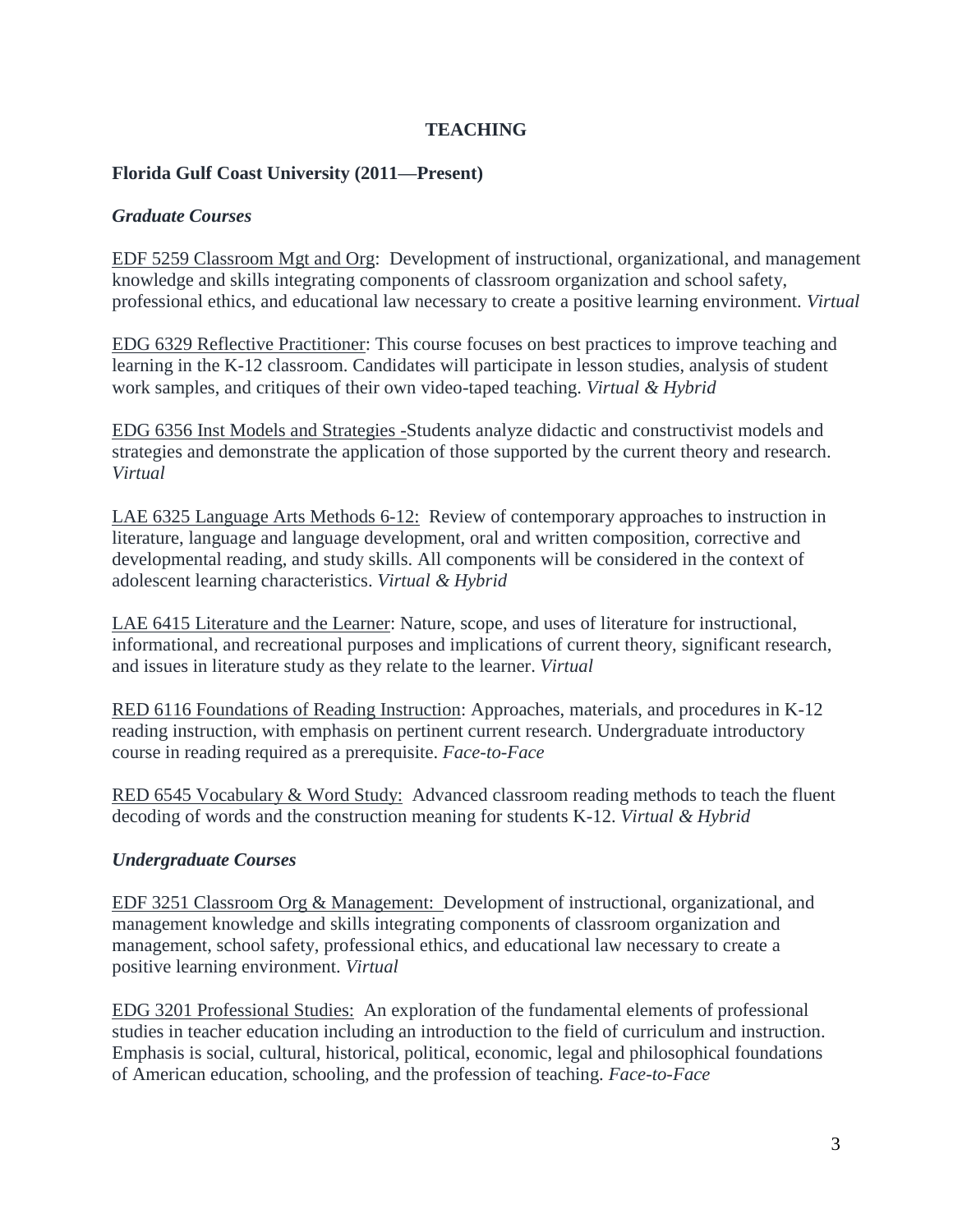EDG 3323 Professional Teaching Practice: An exploration of the fundamental elements of the teaching profession, including an introduction to social, cultural, historical, political, economic, legal, ethical and philosophical foundations of American education, schooling, the teaching profession, learning theory, and foundations of instruction. Emphasis is placed on principles of state standards, instructional methods, and instructional design to address the needs of diverse student populations. *Face-to-Face*

LAE 4335 Language Arts Methods 6-12: Methods of instruction for middle and high school language arts and English teaching. Knowledge of state curriculum standards and assessment methods. Emphasis on integrating skills with literature-based programs at middle and high school level. Includes strategies for working with lower- level readers. *Virtual & Hybrid*

LAE 4416 Children's Literature: The selection, evaluation and use of fiction, nonfiction and poetry for instructional, informational, and recreational purposes in Childhood Education. Included in this course are analytical thinking, writing skills, oral expression as they are applied to the study of children's literature. *Virtual* 

RED 4310 Early Literacy Learning: Prepares preservice teachers to understand the foundations of literacy and the learning principles and instructional strategies necessary to provide literacy instruction to emergent, novice, and transitional readers and writers. *Face-to-Face & Virtual* 

RED 4344 Methods of Teaching Reading: This course is designed for students who need a comprehensive foundations of research-based practices course in the teaching of reading at the K-12 level. Content includes the principles of scientifically based reading research, the reading process, reading instruction, components of reading, student mastery, teacher reflection and professional development. *Virtual* 

RED 4350 Literacy Content & Processes: The second course that examines literacy from an integrated perspective. The intermediate elementary and middle school child is the focus for the study that includes assessment and instructional planning for developmental reading, writing, listening, speaking, and the support skills for the language arts with an emphasis on content area literacy. *Faceto-Face & Virtual* 

## **Southwest Florida College (2009—2011)**

EEC1603 Guidance and Positive Discipline EEC1200 Developmental Curriculum and Instruction EEC3274 Exceptional Children EEC4219 Early Childhood Mathematics and Science ENG1000 College Prepatory English REA1000 College Prepatory Reading REA1101 College Reading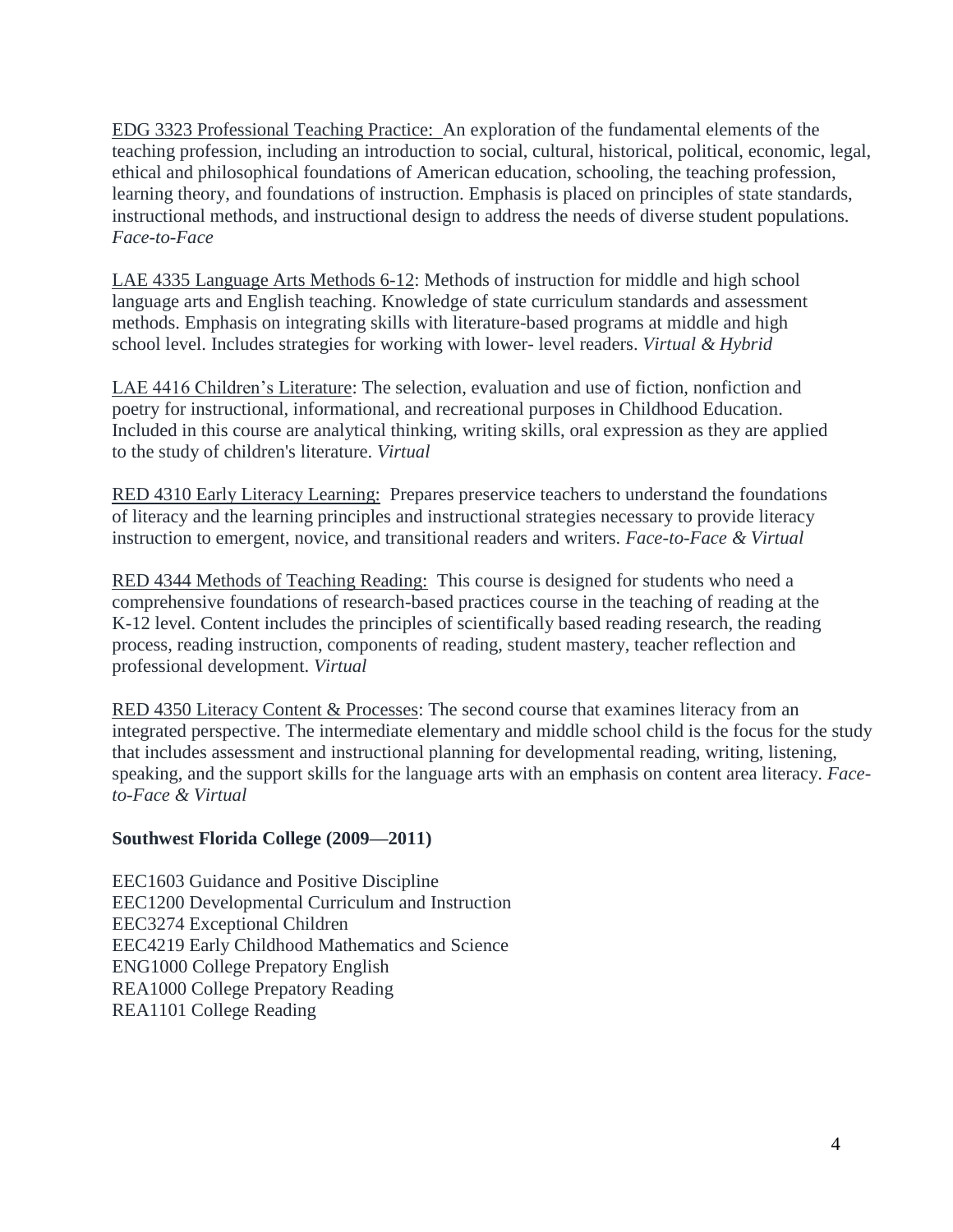#### **SCHOLARSHIP**

### **Publications**

### *Peer reviewed Journal Articles*

- Szecsi, T., Gunnels, C., Greene, J., Johnston, V. & Vazquez-Montilla, E. (2019). Teaching and evaluating skills for undergraduate research in the teacher education program. *Scholarship and Practice of Undergraduate Research (SPUR), 3*(1), 20-29.
- Johnston, V. (2019). Dyslexia: What Reading Teachers Need to Know. *The Reading Teacher, 73*(3), 339– 346. https://doi.org/10.1002/trtr.1830
- LaPaglia, K. & Johnston, V. (2019). Educators Fostering Academic Rigor. *Journal of Literacy Innovation, 4(*1), 5-15.
- Martelli, C.D., Johnston, V., Israel, C., Flake, S., Winston, S. & Bloor, E. (2019). A University Literacy Festival: Connecting Authors and Students from Title I Schools. *Journal for Multicultural Education, 26*(2), 40-42*.*
- Johnston, V. & Martelli, C.D. (2018). Reaching out to students from Title 1 schools. *The Reading Teacher, 72*(4), 514-518. <https://doi.org/10.1002/trtr.1763>
- Johnston, V., Larson, A. & Mackereth, J. (2018). Book Club: Using Gaming to Engage Students and Increase Comprehension. *NAPDS Partners: Linking Research to Practice*, *13(*4), 17-19. https://napds.org/wp-content/uploads/2020/02/pdsp-13-04 issue.pdf
- Martelli, C.D., Johnston, V. (2018). A university literacy festival and its impact on teacher candidates, authors, and teachers and students from Title I schools. *Journal of Literacy Innovation, 3*(2), 47-57.
- Lang, S.W., Moore, L., Wilkerson, J.R., Parfitt, C.M., Greene, J., Kratt, D., Martelli, C. D., LaPaglia, K., Johnston, V., Gilbert, S., Zhang, J. & Fields, L. (2018). Beliefs about Teaching (BATS2) –Construction and Validation of an Instrument based on InTASC Critical Dispositions*. International Journal of Learning, Teaching and Educational Research (17)*8, 56-77.
- Johnston, V., & Martelli, C.D. (2017*).* Flipped learning: Student perceptions and achievement in teacher education. *Teacher Education and Practice, 30(*4), 581-602.
- Martelli, C.D. & Johnston, V. (2017). Flipped learning in higher education, *Florida Reading Journal, 52(*2), 34-42.
- Johnston, V., McDowell, K., Burgess, D., Leddy, H. (2016). Flipped learning: A PDS literacy partnership that is working, *NAPDS Partners, 12*(2), 16-17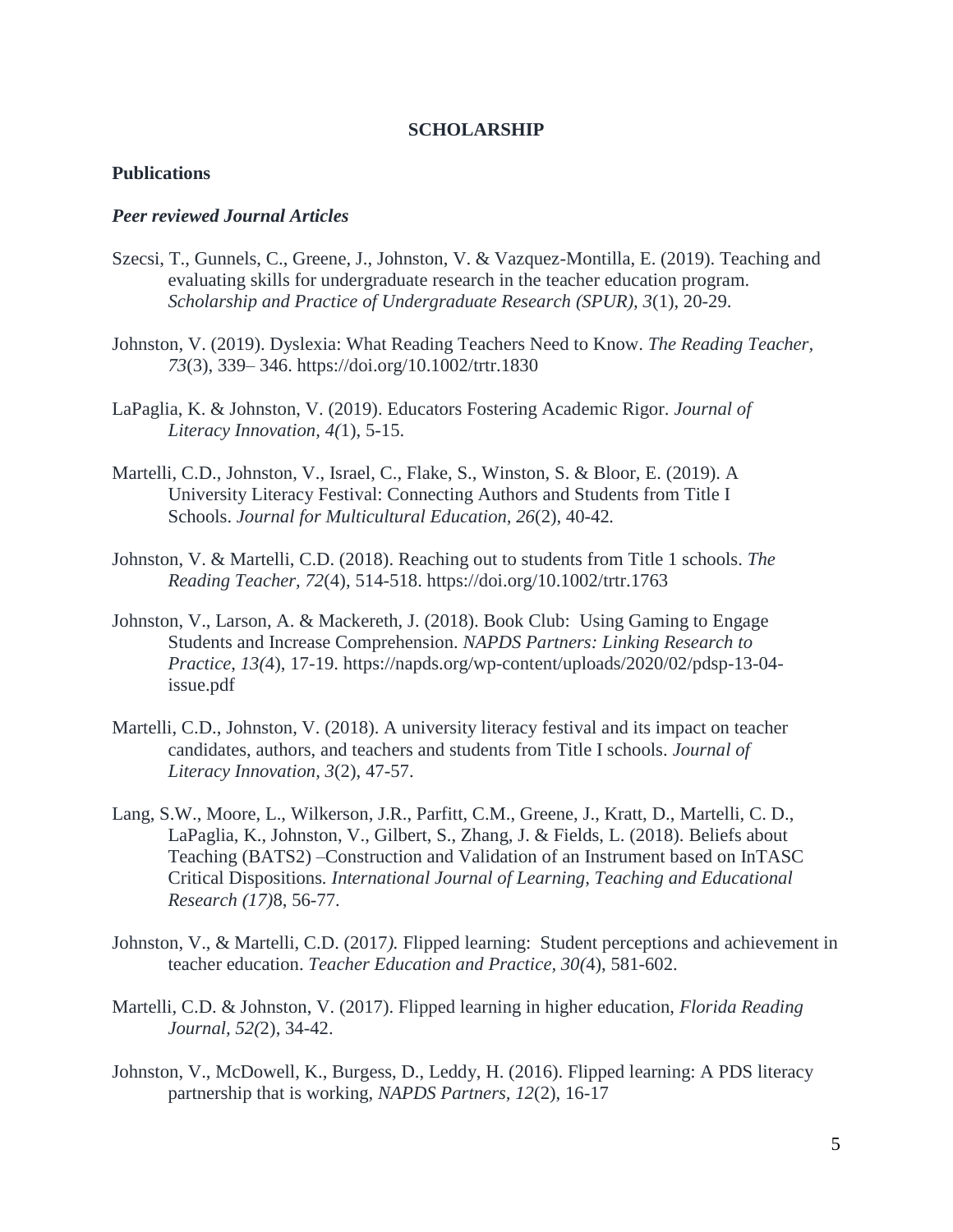- Johnston, V. (2016). Successful read-alouds in today's classroom, *Kappa Delta Pi Record, 52(*1), 39-42. https://doi.org/10.1080/00228958.2016.1123051
- Johnston, V. (2015). The power of the read-aloud in the age of the Common Core*, The Open Communication Journal,* 9, 34-38. doi:10.2174/1874916X01509010034
- Johnston, V. & Lancellot, M. (2015). Literacy applications for today's learner, *Association of Teacher Educators-Kansas ADVOCATE, 22(*3), 20-29.
- Dibella, K., Johnston, V. (2014). Employing Common Core Standards and reading strategies to engage and enhance student learning*, Tennessee Association of Middle Schools Journal,* 44*-*61.

### *Non-peer reviewed Articles*

- Johnston, V., Dibella, K. & Martelli, C.D. (2016, Oct. 13). Disciplinary literacy and the value of making connections [Online forum post]. International Literacy Association: LiteracyDaily—Teaching Tips. [http://www.literacyworldwide.org/blog/literacy](http://www.literacyworldwide.org/blog/literacy-daily/2016/10/13/disciplinary-literacy-and-the-value-of-making-connections)[daily/2016/10/13/disciplinary-literacy-and-the-value-of-making-connections](http://www.literacyworldwide.org/blog/literacy-daily/2016/10/13/disciplinary-literacy-and-the-value-of-making-connections)
- Johnston, V. & Mackereth, J. (2016, July 19). Flipped learning: A PDS literacy partnership [Online forum post]. NAPDS: Stories From The Field. [http://napds.org/stories](http://napds.org/stories-from-the-field/flipped-learning-a-pds-literacy-partnership/)[from-the-field/flipped-learning-a-pds-literacy-partnership/](http://napds.org/stories-from-the-field/flipped-learning-a-pds-literacy-partnership/)

#### **Books, Monographs, and Book Chapters**

Martelli, C. D. & Johnston, V. (2016). Critical literacy in inquiry learning: Perspective sharing through multiple literacies, continuous inquiry, and reflection. In M. Fabrizi (Ed.), *Fantasy literature: Challenging genres* (193-206). Sense Publishers B.V.

## **Conference Presentations**

#### *Peer-reviewed—International & National*

- Martelli, C.D. & Johnston, V. (2020, April). *A University Literacy Festival: Connecting Children's Authors with Students from Title I Schools*. Paper presented virtually for the Center for Scholastic Inquiry (CSI)
- Martelli, C.D. & Johnston, V. (2019, December). *Young adult authors guide high school students from Title 1 schools on writing entrance essays to college*. Paper presented at American Reading Forum (ARF), Sanibel, FL.
- Johnston, V. & Martelli, C.D., & Corrigan, M. (2019, October). *Opportunities for children in low socio-economic communities to become exposed to multicultural books and authors.* Paper presented at International Literacy Association, New Orleans, LA.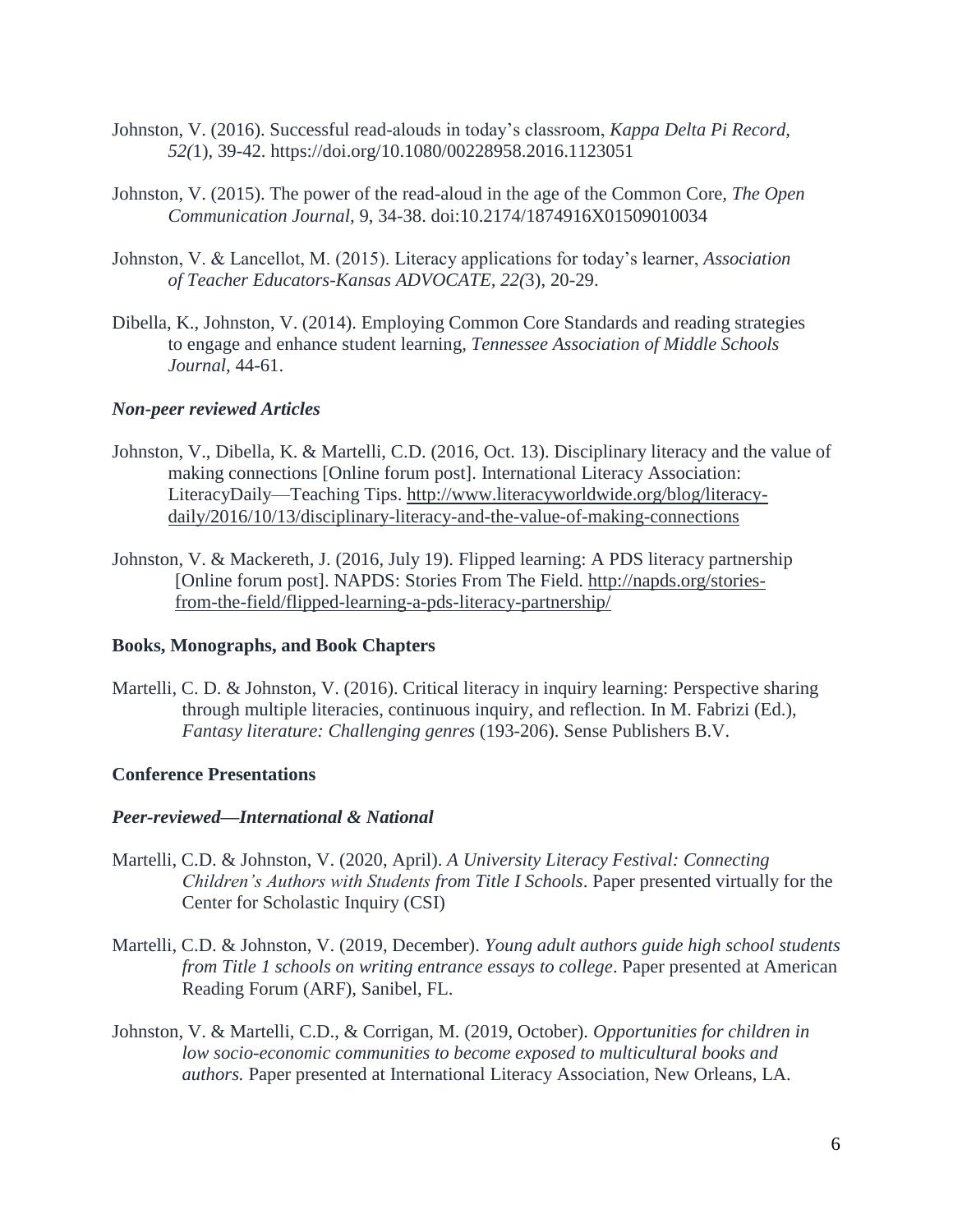- Martelli, C.D. & Johnston, V. (2019, October). *Connecting children's authors and students from Title 1 schools.* Poster presented at International Literacy Association, New Orleans, LA
- Johnston, V., Collum, D. (2019, April). *A Multi-University Study: Use of simSchool to Increase Understanding of the Needs of Students with Exceptionalities.* Paper presented at American Educational Research Association (AERA), Toronto, Canada.
- Collum, D. & Christensen, R., Delicath, T., & Johnston, V. (2019 March). *SimSchool: SPARCing New Grounds in Research on Simulated Classrooms*. Paper presented at the Society for Information Technology and Teacher Education (SITE), Las Vegas, NV.
- Johnston, V., Collum, D. (2019, February). *A Multi-University Study: A Simulated Classroom Equipping Candidates to Meet the Needs of Learners with Exceptionalities.* Paper presented at American Association of Colleges for Teacher Education (AACTE), Louisville, KY
- Johnston, V. (2018, December). *How to encourage reflective teaching in today's literacy classrooms.* Roundtable presented at American Reading Forum (ARF), Sanibel, FL.
- Johnston, V. & Martelli, C.D. (2018, December). *Opportunities for children in low socioeconomic communities to become exposed to books from authors of quality (or authentic) multicultural children's literature*. Paper presented at American Reading Forum (ARF), Sanibel, FL.
- Fulwider, J., Martelli, C. D., Bass, S. & Johnston, V. (2018, October). *Strengthening the teacher workforce in Southwest Florida through rural P-12 districts and IHE collaboration.* Paper presented at [Teacher Education Council of State Colleges and Universities](https://www.google.com/url?sa=t&rct=j&q=&esrc=s&source=web&cd=1&ved=2ahUKEwjZpvjas5PdAhUn0FkKHcWdDG4QFjAAegQIBhAC&url=https%3A%2F%2Fwww.tecscu.org%2F&usg=AOvVaw2Xy3wEIQjcIz0vQk34N7Cy) (TECSCU), Charleston, SC.
- Collum, D. & Johnston, V. (2018, March). *A Multi-University Study: Use of simSchool to Increase Teacher Candidates' Understanding of the Educational Needs of Diverse Learners at Individual Universities*. Paper presented at the Society for Information Technology and Teacher Education (SITE), Washington, D.C.
- Johnston, V. & Collum, D. (2018, March). *A Multi-University: Use of simSchool to Increase Pre-Service and In-Service Teachers' Understanding of the Use of Differentiated Instruction and the Understanding of Classroom Management and Behavior.* Paper presented at the Society for Information Technology and Teacher Education (SITE), Washington, D.C.
- Collum, D., Johnston, V., & Blanks, B. (2018, March). *Part 1: Use of simSchool to Increase Teacher Candidates' Understanding of the Educational Needs of Diverse Learners at a University in Missouri.* Symposium presentation at the Society for Information Technology and Teacher Education (SITE), Washington, D.C.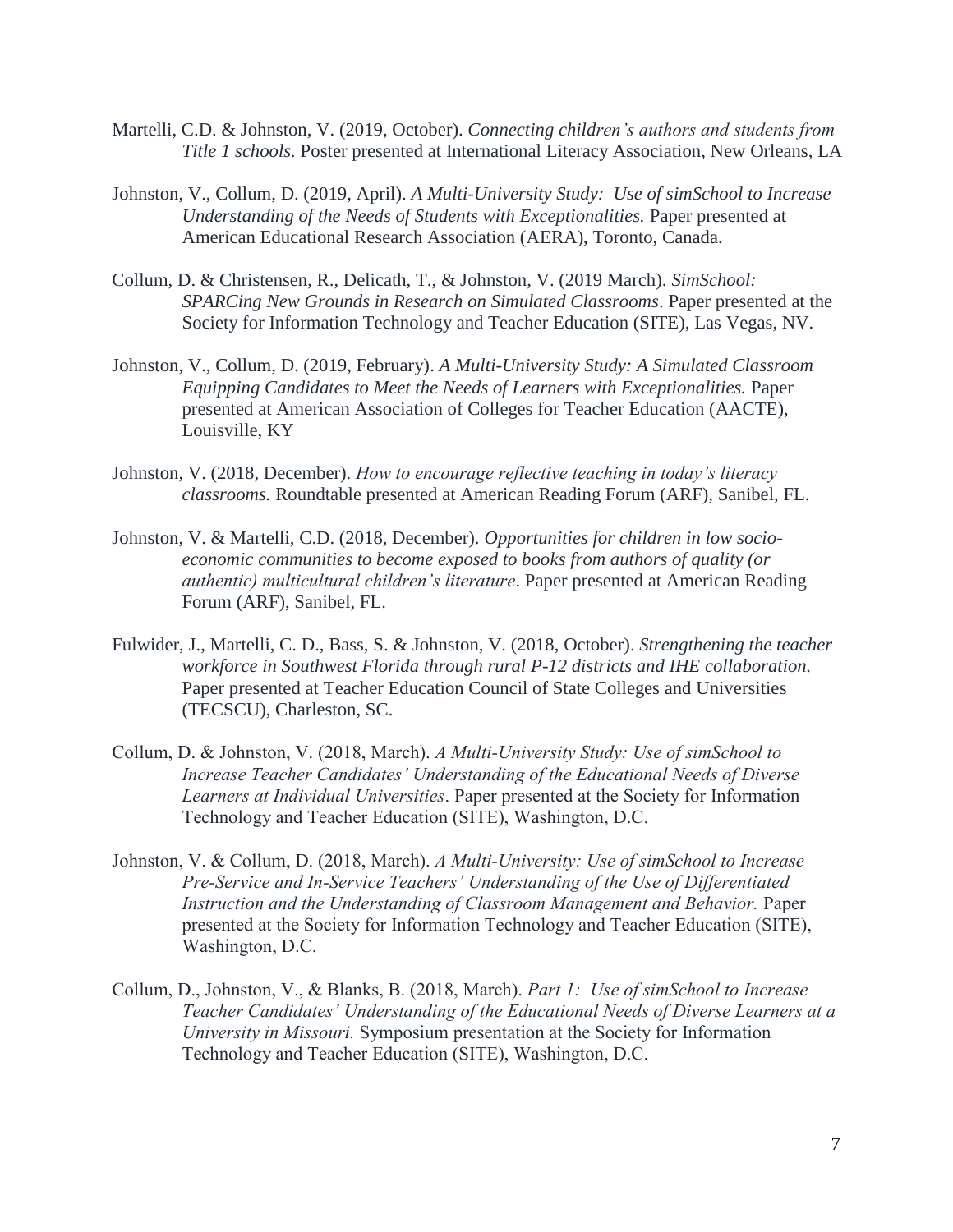- Johnston, V., Collum, D., & Blanks, B. (2018, March). *Part 2: Use of simSchool to Increase Teacher Candidates' Understanding of the Educational Needs of Diverse Learners at a University in Southwest Florida.* Symposium presentation at the Society for Information Technology and Teacher Education (SITE), Washington, D.C.
- Blanks, B., Collum, D., & Johnston, V., (2018, March). *Part 3: Use of simSchool to Increase Teacher Candidates' Understanding of the Educational Needs of Diverse Learners at a University in Virginia.* Symposium presentation at the Society for Information Technology and Teacher Education (SITE), Washington, D.C.
- Martelli, C.D., Johnston, V., LaPaglia, K., & Sidisky, J. (2018, March). *A literacy festival and its impact on Title I school partners*. Paper presented at National Association for Professional Development Schools (NAPDS), Jacksonville, FL.
- Johnston, V., Collum, D. & Blanks, B. (2018, March). *A simulated classroom: Evaluating simschool on its effectiveness in diversity understanding through a multi-university study.* Paper presented at American Association of Colleges for Teacher Education (AACTE), Baltimore, MD
- Martelli, C. D., Johnston, V., Giambo, D., & Crayton, L. (2017, December). *A university's literacy festival and its impact on Title I students and teacher candidates.* Paper presented at American Reading Forum Conference (ARF), Sanibel Island, FL.
- Martelli, C.D. & Johnston, V. (2017, July). *A literacy festival and its support of disciplinary literacy.* Poster presented at the International Literacy Association (ILA), Orlando, FL
- Martelli, C. D. & Johnston, V. (2016, December). *A literacy festival and its support of disciplinary literacy*. Paper presented at American Reading Forum Conference (ARF), Sanibel Island, FL.
- Stork, M. & Johnston, V. (2016, September). *Technology Tools to Cognitively Optimize the Learning Environment*. Paper presented at The Teaching Professor Technology Conference, Atlanta, GA.
- Johnston, V. (July, 2016). *Using the Flipped Classroom Model in Teacher Training Programs.*  Poster presented at the Association of Teacher Educators (ATE), Louisville, Kentucky.
- Lancellot, M. & Johnston, V. (2016, March). *Analyzing digital literacy to teach Common Core English/Language Arts. Paper presented* at the Society for Information Technology and Teacher Education (SITE), Savannah, Georgia.
- Johnston, V. & Leddy, H., McDowell, K. (2016, March). *Using flipped classrooms to facilitate authentic classroom-based field experiences.* Presented at the National Association for Professional Development Schools Conference (NAPDS), Washington, D.C.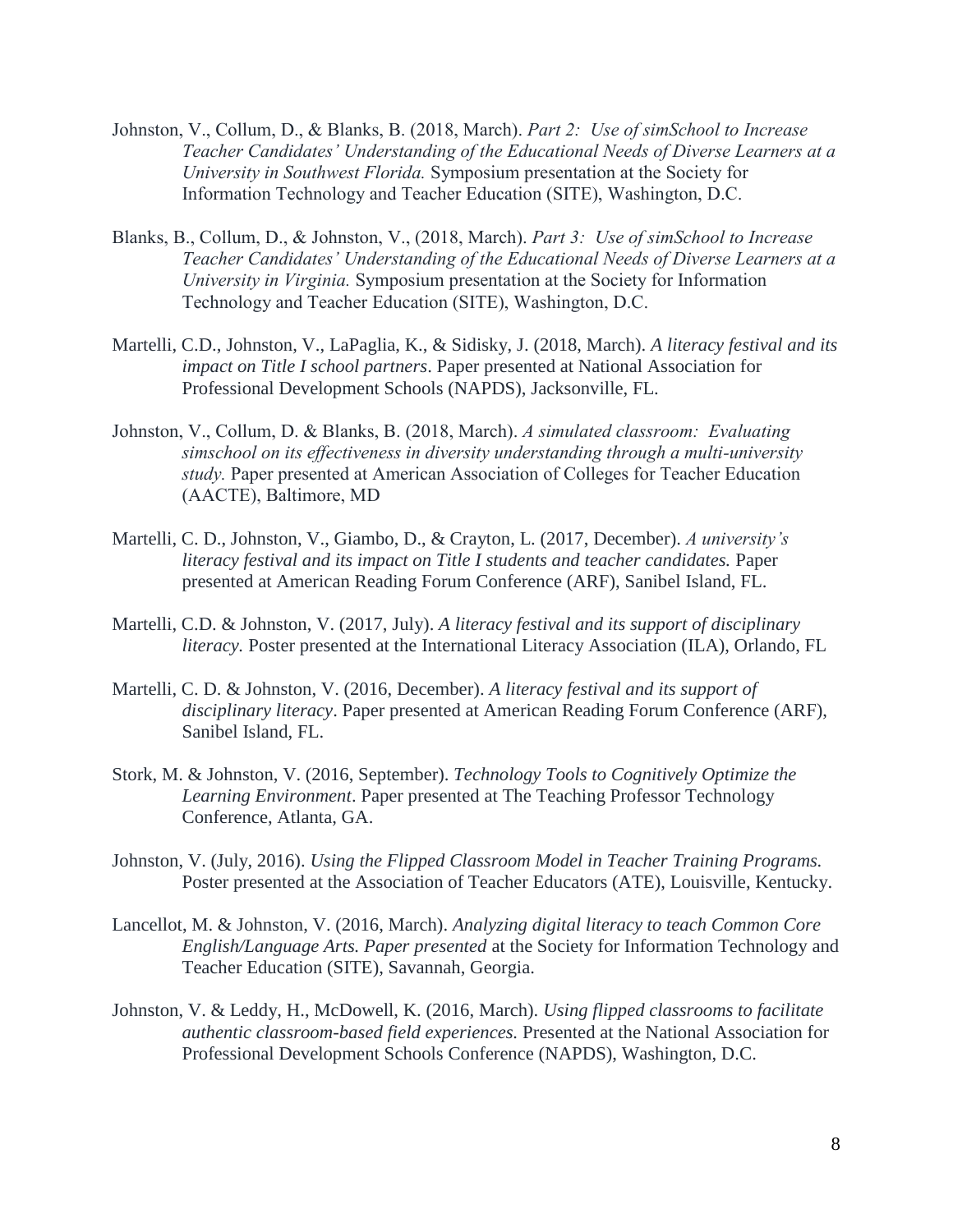- Stork, M., & Johnston V. (2016, January). *Technology tools to cognitively optimize online learning.* Presented at the Future of Education Technology Conference (FETC), Orlando, FL
- Johnston, V., Martelli, C.D. & McDowell, K. (2015, March). *Flipped classrooms: Using technology in teacher education literacy methods classes.* Paper presented at SITE: Society for Information Technology & Teacher Education International Conference (SITE), Las Vegas, NV.
- Johnston, V. & Lancellot, M. (August, 2014, August). *Best apps for Common Core ELA.* Paper presented at the Association of Teacher Educators Conference (ATE), Niagara Falls, New York.
- Finley, P. & Johnston, V. (2014, April). *Integrative strategies to maximize motivation and achievement in social studies.* Paper presented at the National Social Science Association, Las Vegas, NV.
- Slick, S., Upham, D., Johnston, V., & Dibella, K. (2013, October). *Google Sites, blogs, and Web 2.0 tools with public school teachers.* Paper presented at the National Social Science Association, New Orleans, Louisiana.
- Slick, S., Upham, D., & Johnston, V. (2012, February). *Understanding and embracing diverse cultures using adolescent and children's literature*. Roundtable presented at the Association of Teacher Educators Conference (ATE), San Antonio, Texas.

#### *Peer-reviewed—Regional and State Conferences*

- Wilkerson, J., Martelli, C. D., Johnston, V., Zhang, S., Wang, C., Gilbert, S., Parfitt, C., Kratt, D., LaPaglia, C., & Greene, J. (2018, February). *Panel Session Title: Faculty, students, and administrators working together to solve the CAEP psychometric and evaluation challenge through a novel rubric approach.* Paper presented at Eastern Educational Education Association (EERA), Clearwater, FL.
- Wilkerson, J., Greene, J., Kratt, D., Parfitt, C., Wang, C., Johnston, V., LaPaglia, K., Zhang, J., Gilbert, S., & Martelli, C. D. (2018, February). *Solving the rubric conundrum: High ratings and accountability for almost all graduates vs. actionable data and continuous improvement for CAEP (and Others).* Paper presented at Eastern Educational Education Association (EERA), Clearwater, FL.
- Lang, S. W., Gilbert, S., Moore, L., Wang, C., Kratt, D., K., Parfitt, Wilkerson, J., Martelli, C. D., Zhang, J., Fields, L., LaPaglia, C., Greene, J., & Johnston, V. (2018, February) *Panel Session Title: Measuring teacher dispositions systematically using multiple measures.*  Eastern Educational Education Association (EERA), Clearwater, FL.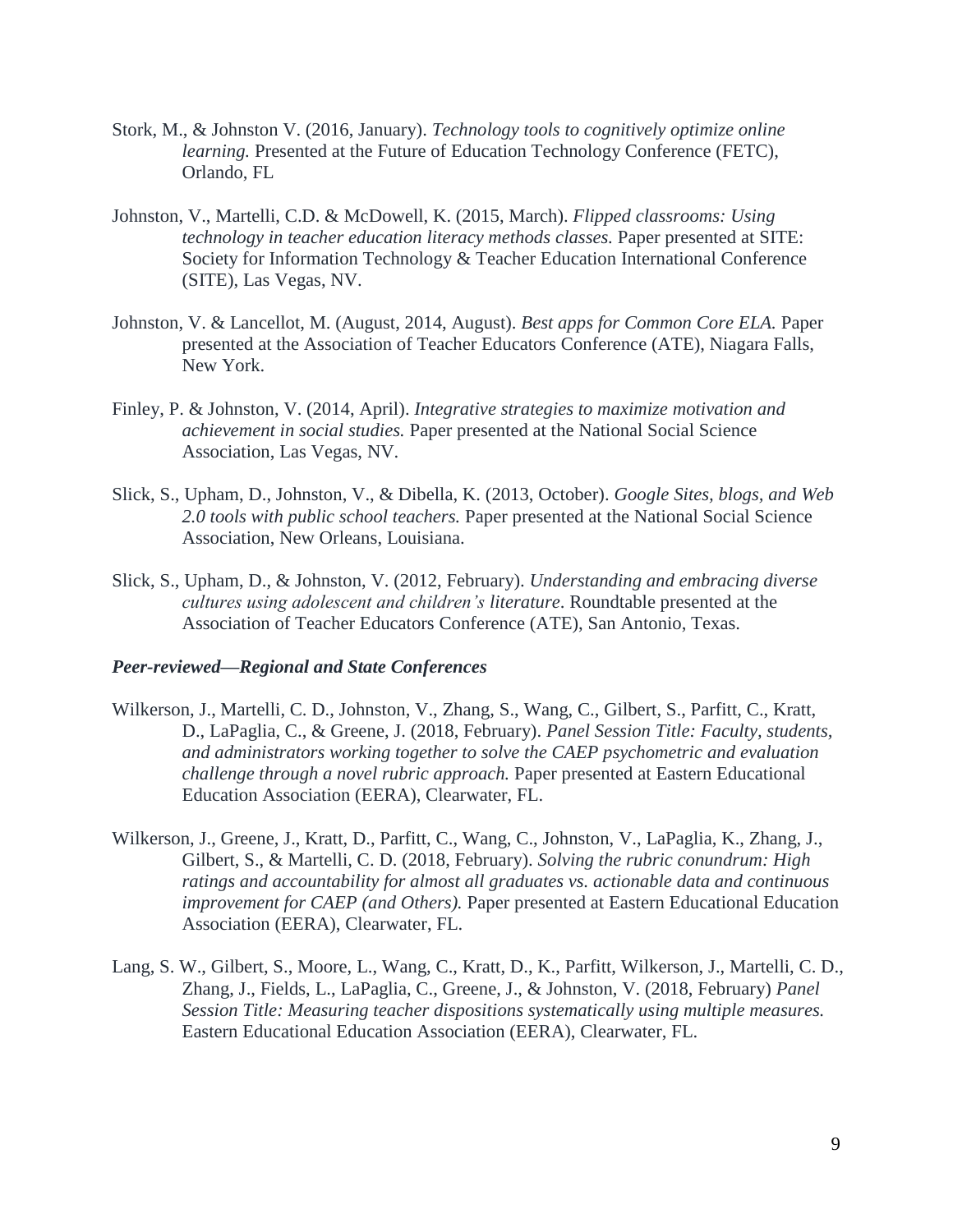- Lang, S. W., Fields, L., Kratt, D., Johnston, V., Moore, L., Gilbert, S., LaPaglia, K., Martelli, C. D., Zhang, J., Greene, J., Parfitt, C., & Wilkerson, J. (2018, February). *Beliefs About Teaching (BATS2) - Construction and validation of an instrument based on InTASC critical disposition.* Paper presented at Eastern Educational Education Association (EERA), Clearwater, FL.
- Johnston, V. & Stork, M. (2018, January). *Tools in Canvas to Enhance Critical Thinking*. Poster presented at The Lucas Center Symposium, Florida Gulf Coast University.
- Martelli, C. D. & Johnston, V. (2018, January). *A University's Literacy Festival and Its Support of Disciplinary Literacy*. Poster presented at The Lucas Center Symposium, FGCU.
- Martelli, C. D. & Johnston, V. (2017, September). *A literacy festival and its support of disciplinary literacy.* Poster presented at The Lucas Symposium Creative Strategies for Teaching Critical Thinking, Fort Myers, FL.
- Martelli, C.D. & Johnston, V. (2015, October). *Project-based learning in the middle school classroom and unique early childhood literacy activities.* Paper presented at the Florida Reading Association (FRA), Orlando, Florida.
- Johnston, V. & Martelli, C.D. (2015, January). *Florida content area reading strategies in an age of Common Core*. Paper presented at the Secondary Reading Conference, Jacksonville, Florida.
- Martelli, C. D., Johnston, V., McDowell, K. (2015, January). *Content area reading strategies in an age of common core.* Paper presented at Secondary Reading Council of Florida (SRCFL), Jacksonville, FL.

#### *Invited Presentations and Workshops*

- Giambo, D., Szecsi, T., Martelli, C.M., Johnston, V. & Gischel, C. (2020, March). *Diversity Panel.*  Panel presentation at the COE Research Symposium.
- Corrigan, M. & Israel, C. (2019, March). *An exploration of relationship between authors and audience in multicultural literature: Select findings from the COE literacy festival*. Paper presented at the COE Research Symposium. (*Faculty Mentors*: Martelli, C.D., & Johnston, V.)
- Clabaugh, C., Turner, M., Raffaldini, M., Tautznik, K. (2019, March). *The Early Literacy and Learning Model (ELLM): A FGCU Partnership that is closing the gap for at-risk 4-year old children in Collier County.* Presentation at the COE Research Symposium. (*Faculty Mentor*)
- Giambo, D., Szecsi, T., Martelli, C.M., Johnston, V. & Gischel, C. (2019, March). *Diversity Panel.*  Panel presentation at the COE Research Symposium.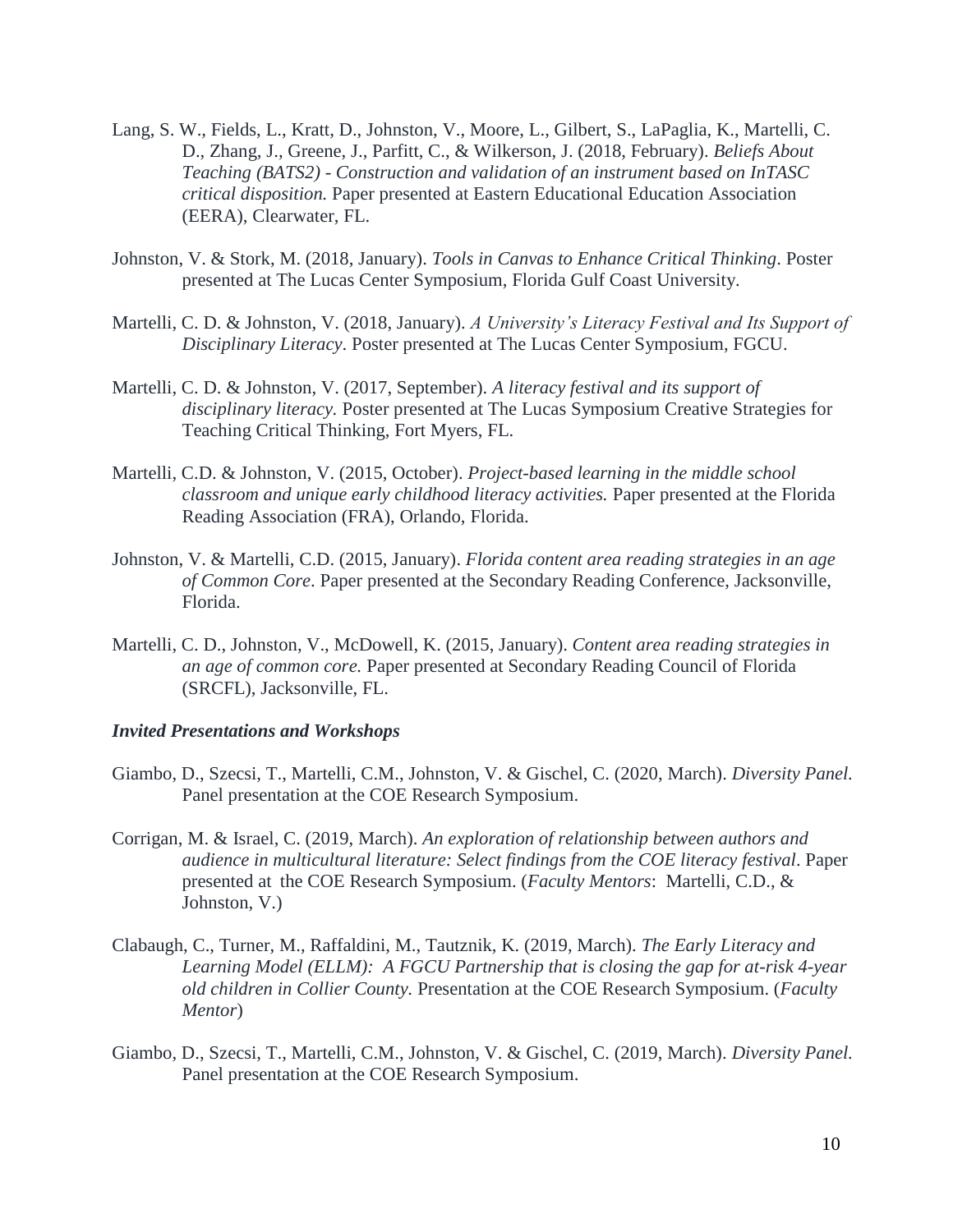- Johnston, V. (2019, January). *Working with University Students with Special Needs: Attention Deficit Hyperactivity Disorder.* Presentation at the Southwest Florida Symposium on Teaching and Learning. Florida Gulf Coast University, Lucas Center.
- Martelli, C.D., Johnston, V., Israel, C. & Sidisky, J. (2018, April). *Connecting authors and students from Title I schools.* Paper presented at the COE Research Symposium.
- Johnston, V., Peteroy, D., & Tavares, A. (2018, April). *A Multi-university study of a simulated classroom: Use of simSchool to increase teacher candidates' understanding of the educational needs of diverse learners*. Paper presented at the COE Research Symposium.
- Martelli, C.D. & Johnston, V. (2018, April). *Connecting authors and students from Title I schools.* Poster presented at Research Day at Florida Gulf Coast University, Alico Arena, Fort Myers, FL
- Martelli, C. D. & Johnston, V. (2017, February). *A literacy festival and its support of disciplinary literacy*. Poster presented at 3 rd Annual Community-Engaged Scholarship Symposium, Fort Myers, FL
- Johnston, V. & Martelli, C. D. (2016, September). *Flipped learning in teaching education*. Poster presented at Lucas Symposium: Showcasing Creative Strategies for Teaching and Learning, Fort Myers, FL.
- Lancellot, M. & Johnston, V. (2016, April). *Analyzing digital literacy in teaching reading*. Paper presented at Research Day at Florida Gulf Coast University, Alico Arena, Fort Myers, FL.
- Johnston, V. (2015, October). *Book trailers using IMovie in the middle school classroom*. Workshop presentation presented at The Florida Reading Association (FRA), Orlando, Florida.
- Johnston, V. (Jan, 2015). *Current research: Flipped classrooms and literacy applications.*  COE Scholarly Forum, Florida Gulf Coast University, Fort Myers, FL.
- Johnston, V. (2014, October). *Reading instruction, Apps, and Pinterest.* Workshop presentation presented at The Florida Reading Association (FRA), Orlando, Florida.
- Johnston, V. & Mitchell, N. (2014, January). *Pinterest, and Google Sites—Creative ways to present content area reading strategies.* Workshop presentation presented at the Secondary Reading Conference, Clearwater Beach, FL
- Johnston, V. (2009, April). *Successful reading strategies for students with ADHD.* Poster presented at Research Day at Florida Gulf Coast University, Alico Arena, Fort Myers, FL.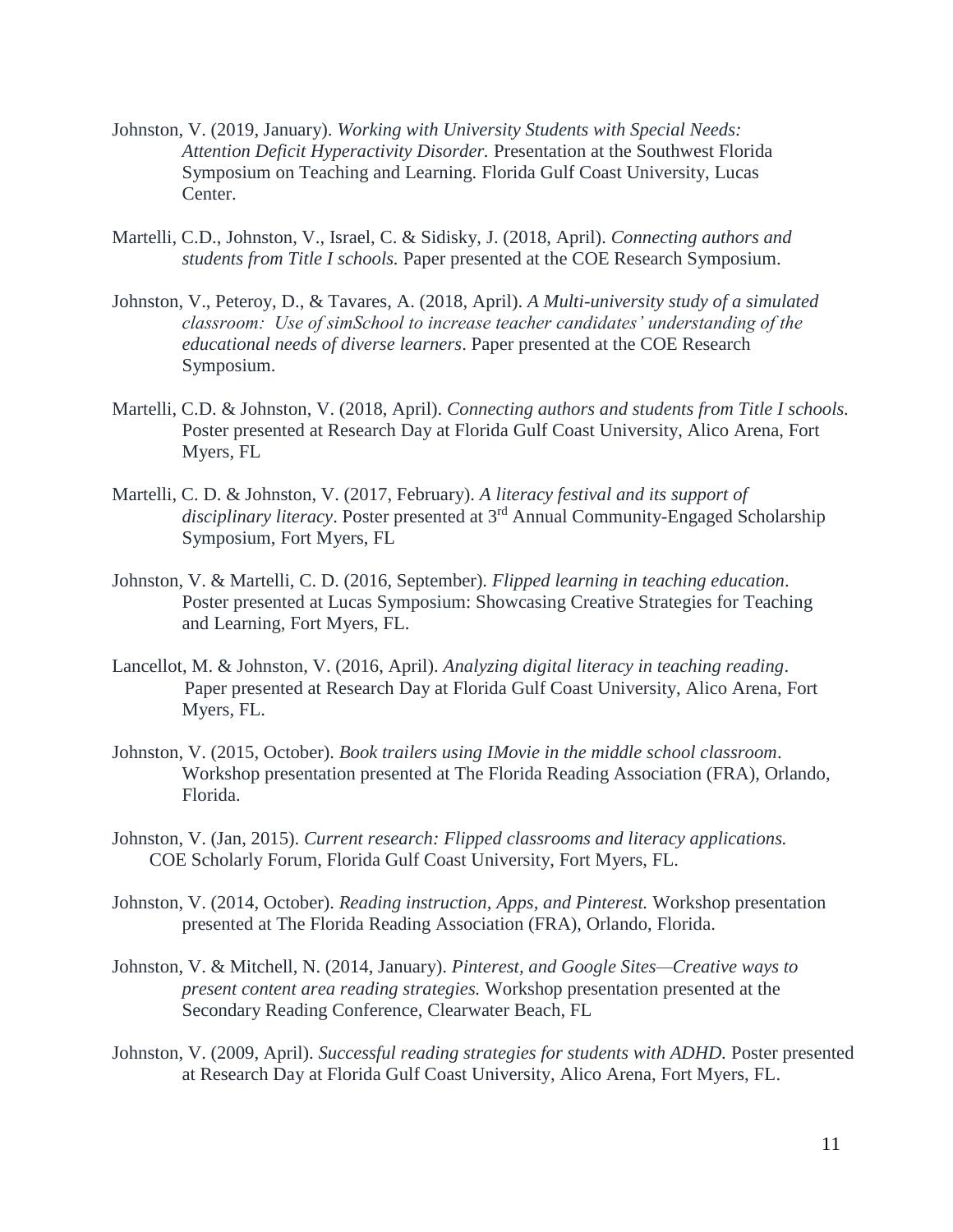## **Grants**

- The Early Literacy and Learning Model (ELLM) Grant, Naples Children and Education Foundation (NCEF), \$430,000 annually. 2005—present.
- Faculty Senate Professional Development Grants, Florida Gulf Coast University (FGCU), up to \$2,000, 2012—2019.

Lucas Center Grants, FGCU, \$500, 2016—2019

- Whitaker mini-grant for STEM research, FGCU, \$500, 2018—2019.
- Supporting Effective Educator Development (SEED) Grant, Department of Education, Catalog of Federal Domestic Assistance (CFDA) number 84.423A for 2,461,000. Not funded, October 2018.

IBBY-ASAHI Reading Promotion Award for \$10,000. Not funded, February 2017.

Preliminary Study Grant with ORGS for \$5,000. Not funded, February 2017.

Innovative Assignment Design Grant, FGCU, QEP, \$500, 2017.

FGCU Community Engagement Grant award. Funded \$500, September 2016.

## **SERVICE**

## **Service to the University**

#### *Non-competitive Grants/Awards*

Florida Gulf Coast University Donation from Provost Llorens for the Second Annual FGCU COE Literacy Festival. Funded: \$25,000, March 2018.

Sponsor Donation from Mr. Pat Cacho for the Second Annual FGCU COE Literacy Festival, Funded: \$25,000, May 2017.

- Florida Gulf Coast University Donation from Provost Toll for the Second Annual FGCU COE Literacy Festival. Funded: \$20,000, April 2017.
- Florida Gulf Coast University Donation from Provost Toll for the First Annual FGCU COE Literacy Festival. Funded: \$15,000, August 2016.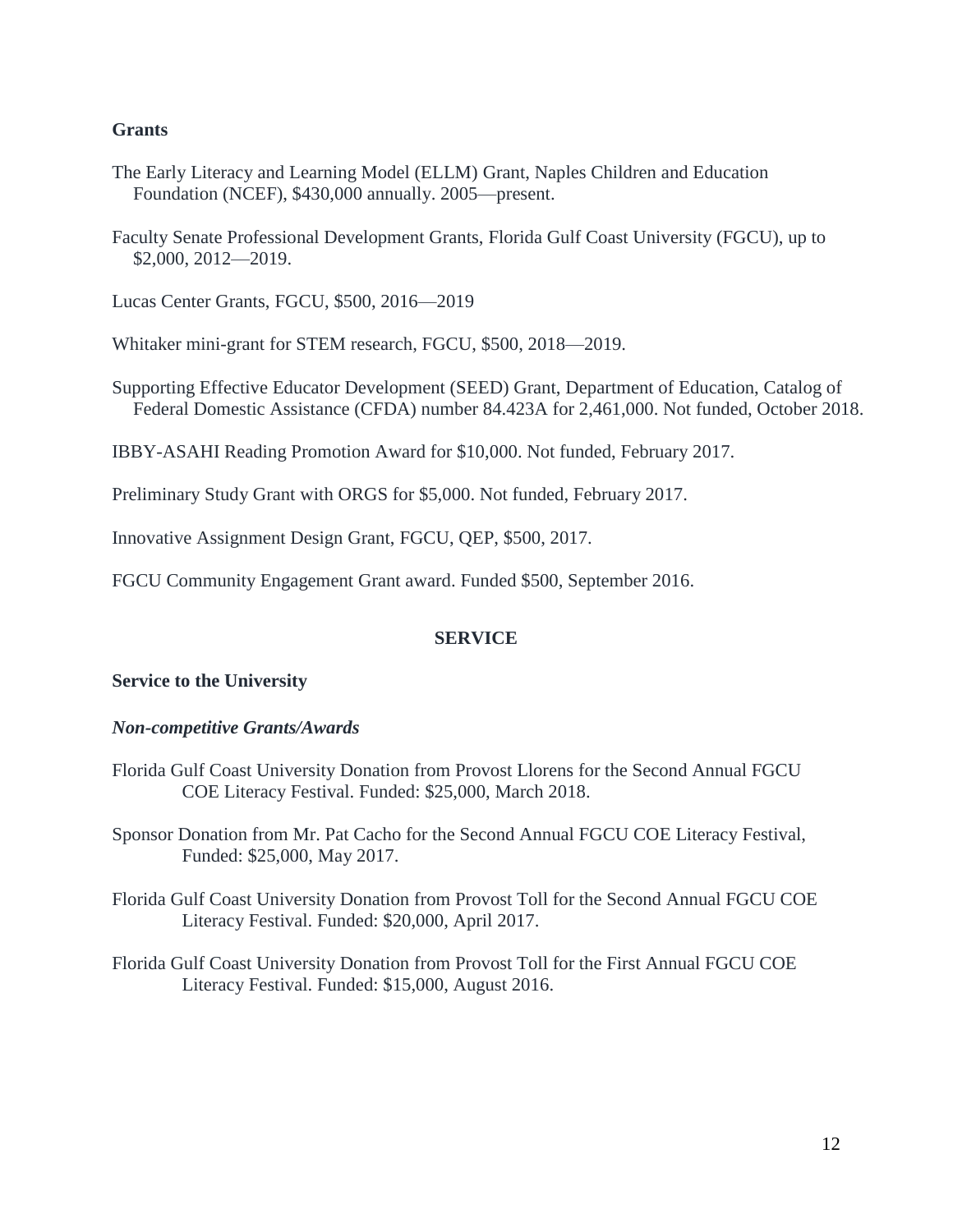## *Invited Talks*

- Johnston, V. (2017). Facilitating *Seven Ways of Learning: A Resource for More Purposeful, Effective, and Enjoyable College Teaching* by James R. Davis & Bridget D. Arend*.*  Faculty Book Club (biweekly sessions) facilitated at the Lucas Center to the faculty at Florida Gulf Coast University (FGCU).
- Johnston, V. (2017, October). *Flipped Learning.* Faculty Learning Workshop presented at the Lucas Center Faculty Learning Community to the faculty at FGCU.
- Wahlberg, K, Al-Hakim, M. & Huff, B., Felton, S., Stork, M., Elek, J. & Dieppa, A., Johnston, V. (2015, October). *Improving student learning online: Using formative assessment strategies to deepen learning*. Presented through a Webinar to the faculty at FGCU.
- Johnston, V. (2015). *Flipped Learning.* Faculty Learning Community (biweekly sessions) Workshop presented at the Lucas Center Faculty Learning Community to faculty at FGCU.

## *Committees*

| $2016$ -present  | <b>Faculty Senate Library Committee</b>                                                                               |
|------------------|-----------------------------------------------------------------------------------------------------------------------|
| $2016 - 2019$    | <b>FGCU Excellence Award—Service</b>                                                                                  |
| $2014 - 2016$    | <b>COE Faculty Senate Representative</b>                                                                              |
| $2013 - 2014$    | <b>COE Faculty Senate Alternate</b>                                                                                   |
| <b>Mentoring</b> |                                                                                                                       |
|                  | 2018SU & 2017 SU Promotion Workshop Mentor, Florida Gulf Coast University, Lucas Center                               |
| 2016             | University Faculty Mentor Program, Lucas Center, Mentoring new faculty<br>member: Virginia Londahl Ramsey DNAP, CRNA, |
| $2015$ -present  | Faculty Advisor Registered Student Organizations: ThriveFGCU                                                          |
| $2015 - 2016$    | Faculty Advisor Registered Student Organizations: Signing Eagles                                                      |
|                  |                                                                                                                       |

## **Service to the College of Education**

## *Invited Talks*

Martelli, C.D. & Johnston, V. (2017, November). *Close Reading: Joyas Voladoras* presented to high school students from Ida Baker and Immokalee College of Education outreach and recruitment engagements.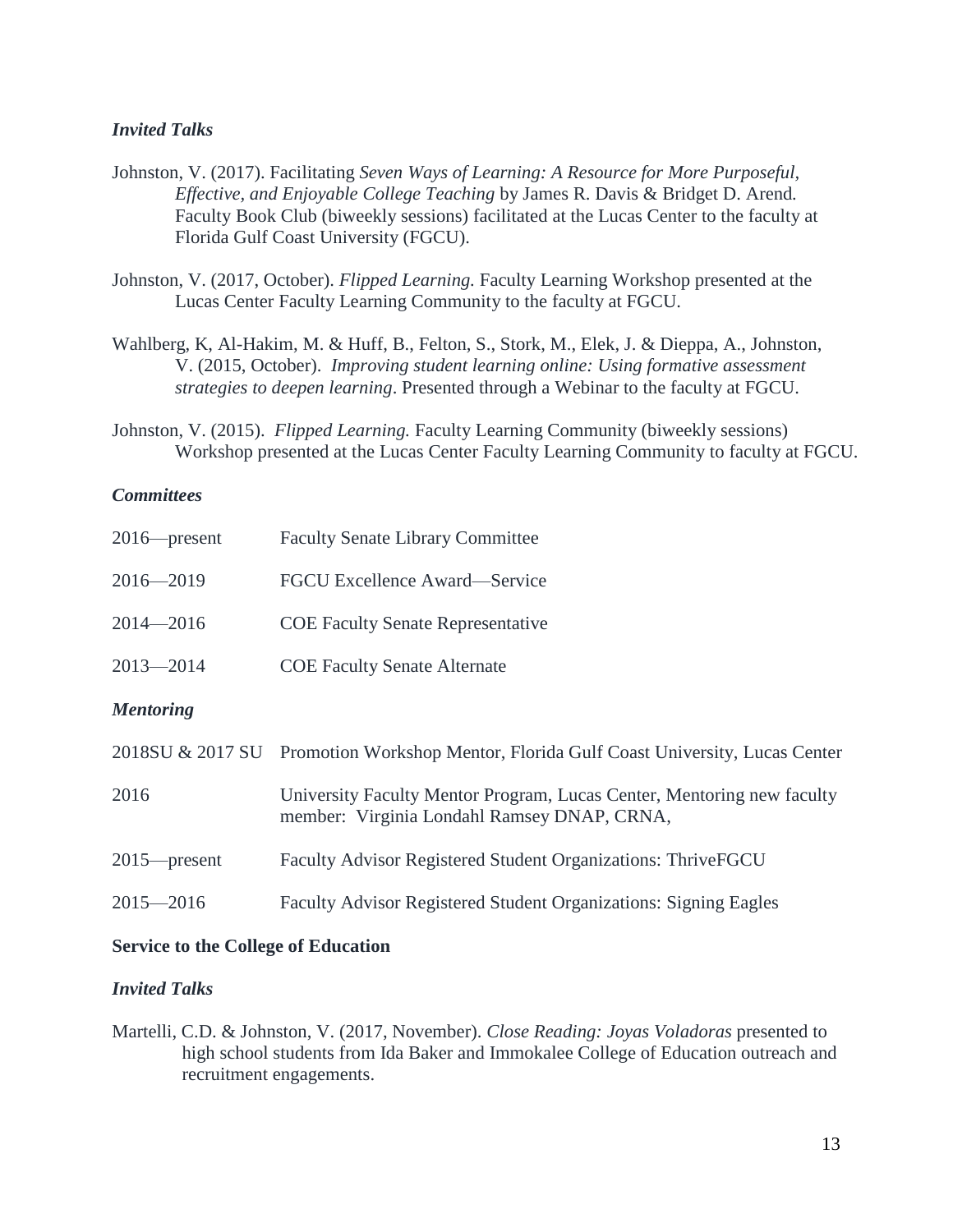- Johnston, V. (2017, October). *Scholarship of Teaching.* Scholarship Reconsidered Conversations. Workshop presented to the COE, Florida Gulf Coast University.
- Stork, M. & Johnston, V. (2016, November). *Technology tools to cognitively optimize the learning environment*. Resources presented virtually to the COE.
- Johnston, V. (2016, February). *Using Plickers technology application for informal assessments.*  Workshop presented to the COE, Florida Gulf Coast University.
- Johnston, V. (2015). *Speech and language strategies for today's learners.* Invited talk presented to Child Growth and Development Class, FGCU, Fort Myers, FL.
- Simpson, M. & Johnston, V. (2014, October). *Collaborating in and out of Canvas Using Google Docs &/or EtherPad.* Workshop presented to the COE, FGCU, Fort Myers, FL.
- Johnston, V. (2013). *Strategies for students with ADHD.* Invited talk presented to Diversity Class, Florida Gulf Coast University, Fort Myers, FL.
- *Electronic Capstone / Portfolio*. (2009). Invited talk presented to Literacy Groups, Florida Gulf Coast University, Fort Myers, FL

## *Committees*

| $2018$ —present | Member, Diversity Committee                          |
|-----------------|------------------------------------------------------|
| $2015$ —present | Member, Literacy Festival Committee                  |
| 2019            | Chair, ELLM Search Committee                         |
| 2018SU & 2019SU | Director, EduCamp                                    |
| $2018 - 2019$   | Member, Chair Search Committee                       |
| $2017 - 2019$   | Member, Assessment Committee                         |
| $2016 - 2019$   | Program Coordinator, Curriculum & Instruction, M.Ed. |
| $2016 - 2018$   | Co-chair, CAEP-Standard 1                            |
| $2015 - 2016$   | Member, Assessment Coordinator Search Committee      |
| $2015 - 2016$   | Program Coordinator, Special Education               |
| $2015 - 2020$   | Evaluator, Quality Enhancement Plan (QEP)            |
| $2013 - 2019$   | Member, Technology Committee                         |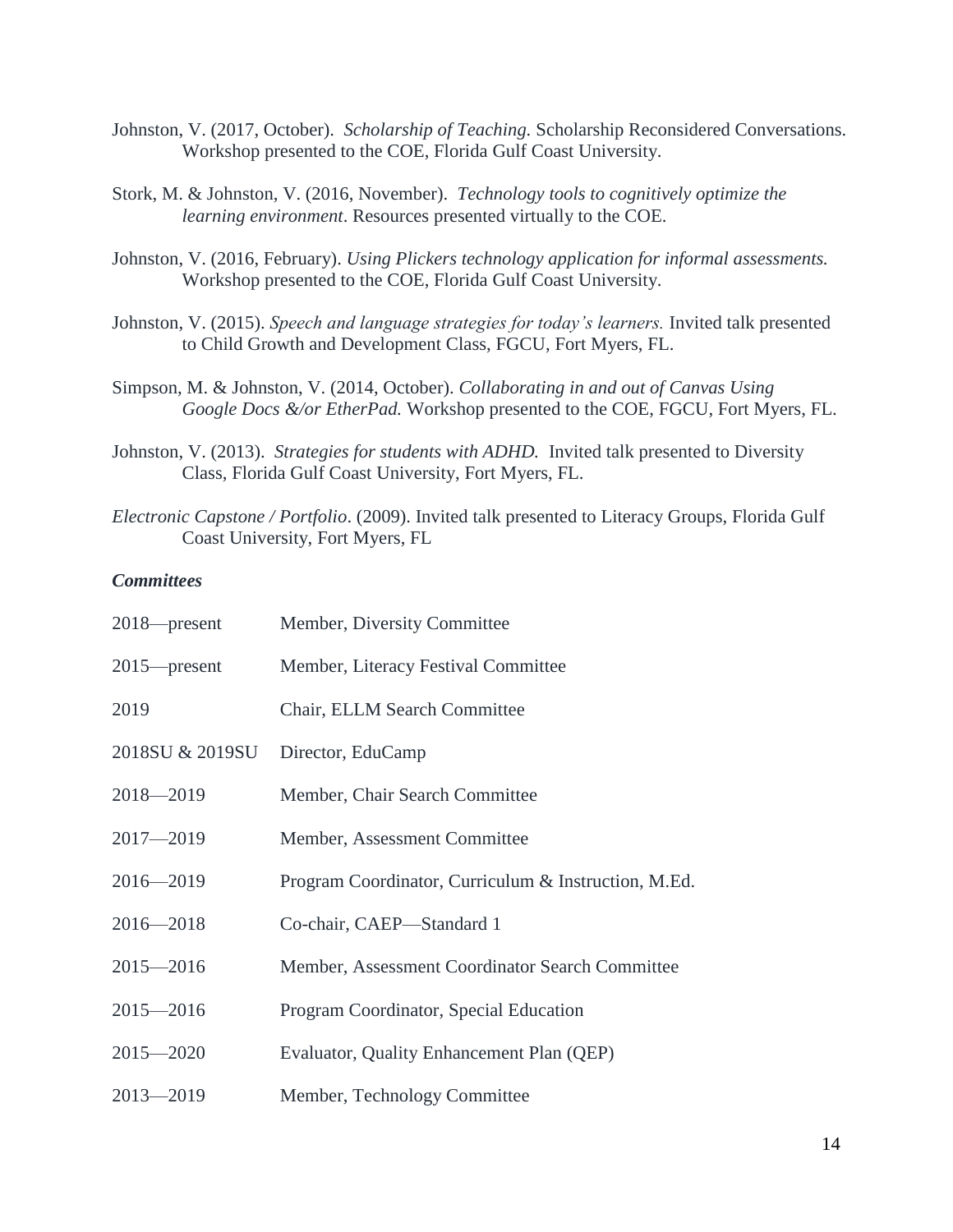### *Dissertation Committees:*

- Colleen Fletcher, *Teacher Career Stage and Job-Embedded Professional Development—The missing link: Teacher Career Stage and Job-Embedded Professional Development Delivered by Reading Coaches* Successfully defense —Fall 2019
- Jessica Ribas, *Extended School Day: School Reform Efforts in the Accountability Era* Successful Defense 03/20/2019
- Michael Lancellot, *Academic and Recreational Reading Motivation of Pre-service Teachers* Successful Defense—Summer 2017
- Kyle LaPaglia, *Dispositions demonstrated by student teachers during internship*  Successful Proposal defense 3/18/2020
- Holley Holland, *A Critical Analysis of the Impact of Multi-component Tier Three Reading Intervention and Its Correlation to Standardized Test performance of Students in 4-5 th grade*

## **Service to the Profession**

## *Invited Talks*

- *The Basics of Literacy and How to Incorporate Technology.* (2015, August). In-service Training for African Caribbean American Catholic Center (AFCAAM), Fort Myers, FL.
- *Professional Development School Partnership Presentation with Lee County* (2014, December). FGCU Representative, Pinewoods Elementary, Fort Myers, FL.
- *Research-based reading strategies for struggling readers.* (2008, August). Presented at an inservice for teachers at Journeys Academy, Naples, FL.

## *Committees and Community Organizations*

| $2016$ -present | <b>FGCU COE Literacy Festival</b>                                              |
|-----------------|--------------------------------------------------------------------------------|
| $2016$ -present | <b>SWFL Reading Festival, Volunteer</b>                                        |
| $2015$ -present | Sanibel Island Writers Conference, Volunteer                                   |
| 2018            | Journal Editor— <i>TechTrends Journal</i> —special issue                       |
| 2017            | Reviewer for two chapters, Service-Learning Initiatives in Teacher Ed Programs |
| 2017            | Lee County Standards for Excellence Committee                                  |
| 2014-2016       | Journal Reviewer, Open Communication Journal                                   |